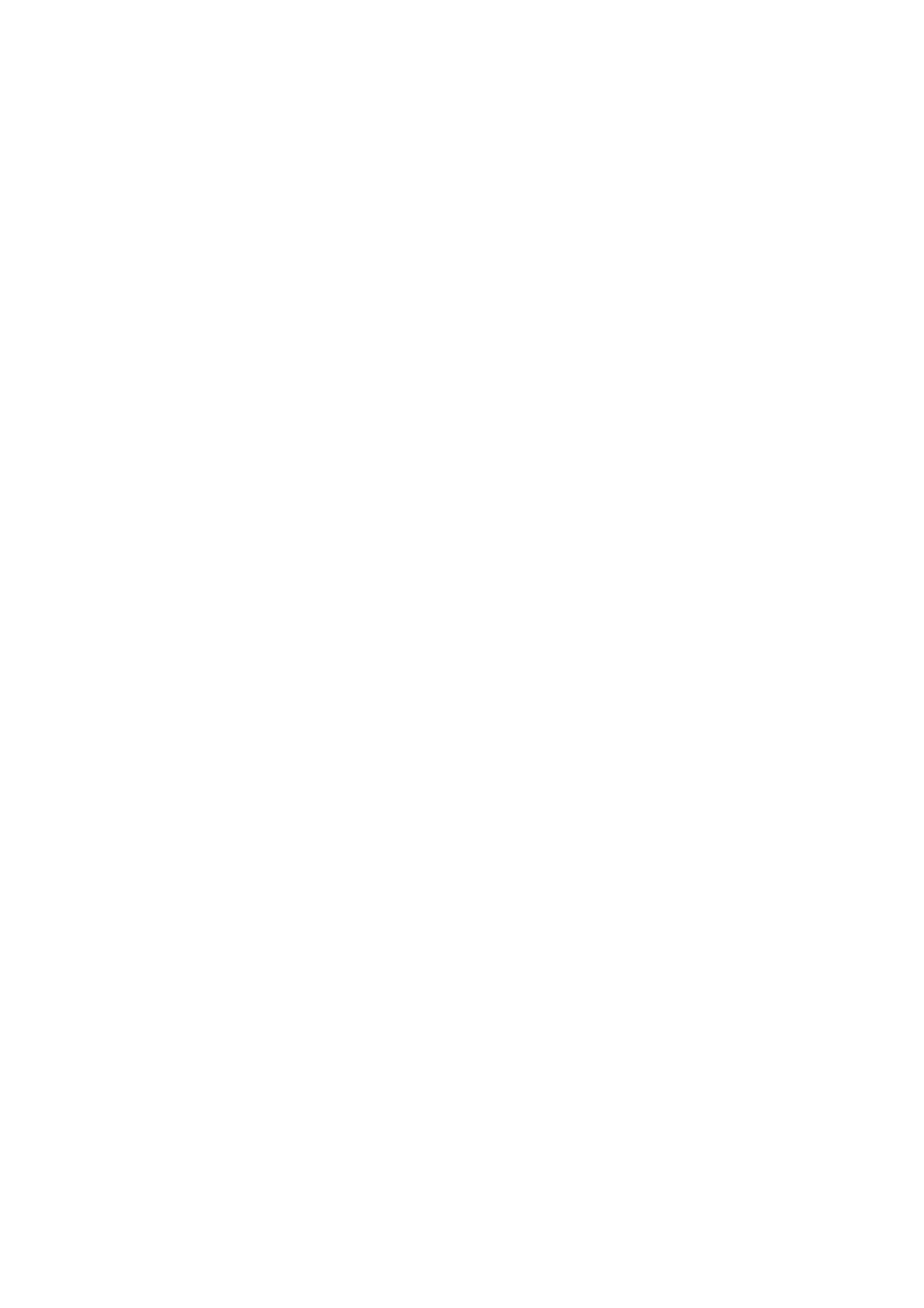## **The Public Interest Advocacy Centre**

The Public Interest Advocacy Centre (PIAC) is an independent, non-profit law and policy organisation that works for a fair, just and democratic society, empowering citizens, consumers and communities by taking strategic action on public interest issues.

PIAC identifies public interest issues and, where possible and appropriate, works co-operatively with other organisations to advocate for individuals and groups affected. PIAC seeks to:

- expose and redress unjust or unsafe practices, deficient laws or policies;
- promote accountable, transparent and responsive government;
- encourage, influence and inform public debate on issues affecting legal and democratic rights; and
- promote the development of law that reflects the public interest;
- develop and assist community organisations with a public interest focus to pursue the interests of the communities they represent;
- develop models to respond to unmet legal need; and
- maintain an effective and sustainable organisation.

Established in July 1982 as an initiative of the (then) Law Foundation of New South Wales, with support from the NSW Legal Aid Commission, PIAC was the first, and remains the only broadly based public interest legal centre in Australia. Financial support for PIAC comes primarily from the NSW Public Purpose Fund and the Commonwealth and State Community Legal Services Program. PIAC also receives funding from Trade and Investment, Regional Infrastructure and Services NSW for its work on energy and water, and from Allens for its Indigenous Justice Program. PIAC also generates income from project and case grants, seminars, consultancy fees, donations and recovery of costs in legal actions.

### **Energy + Water Consumers' Advocacy Program**

This Program was established at PIAC as the Utilities Consumers' Advocacy Program in 1998 with NSW Government funding. The aim of the program is to develop policy and advocate in the interests of low-income and other residential consumers in the NSW energy and water markets. PIAC receives policy input to the program from a community-based reference group whose members include:

- Council of Social Service of NSW (NCOSS);
- St Vincent de Paul NSW;
- Combined Pensioners and Superannuants Association of NSW;
- Park and Village Service:
- **Ethnic Communities Council NSW:**
- Rural and remote consumers;
- Retirement Villages Residents Association;
- Physical Disability Council NSW; and
- Affiliated Residential Park Residents Association.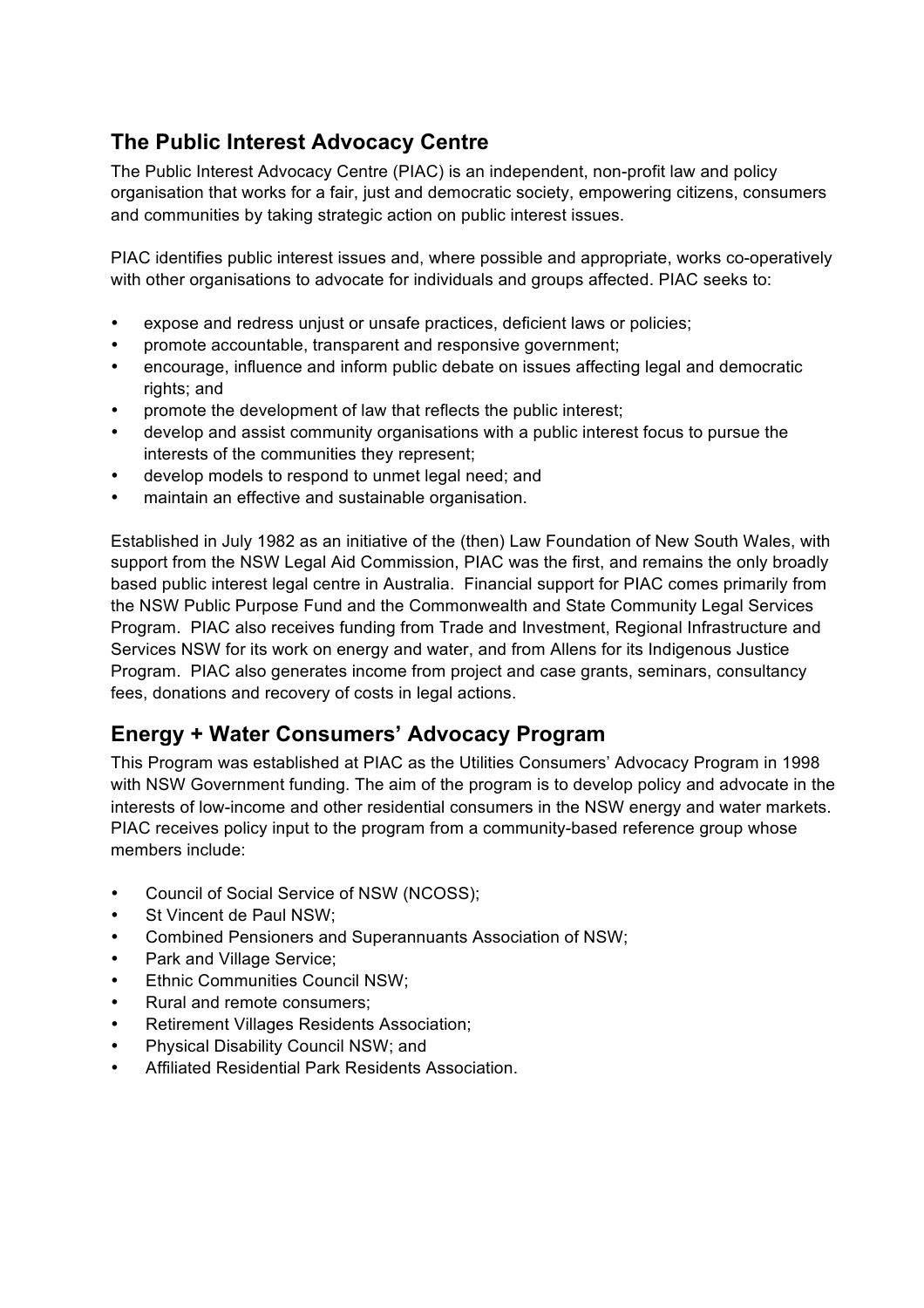## **1. Introduction**

This submission responds to IPART's Issues Paper, *Review of prices for Essential Energy's water, sewerage and other services in Broken Hill* (the Issues Paper). Essential Energy's water business (Essential Water hereafter), supplies water and sewerage services to residents and businesses in the greater Broken Hill area of far western NSW. The NSW Independent Pricing and Regulatory Tribunal (IPART) is currently in the process of determining prices for Essential Water services to come into effect from 1 July 2014. The current determination follows on from prices set in the previous determination, which was intended to be in effect from 1 July 2010 to 30 June 2013. The prices for 2012-13 were then continued in 2013-14, extending the determination by a year.

PIAC submits that the price path proposed by Essential Water—increases of 5.9% per year over a four-year determination—is not excessive and is likely to be manageable for most consumers. However, it is important that IPART and other stakeholders have sufficient information to scrutinise Essential Water's proposals and ensure that all proposed expenditure is necessary. In addition, some low-income and vulnerable consumers will always have difficulty affording essential services such as water, and there is, therefore, a need for the NSW Government to increase the effectiveness of its assistance measures for consumers in this category.

PIAC also acknowledges that some unique challenges, related to water and geography, exist in the Broken Hill region. PIAC submits that in light of these circumstances, the NSW Government should re-instate its subsidy to Essential Water.

# **2. Affordability**

## **2.1 Trends in affordability**

Essential Water's pricing proposal forecasts a 5.9% price increase per year, over four years.<sup>1</sup> These increases will take the annual bill for a resident with sewerage, using 200kL of water per year, from \$1,084 in 2014 to \$1,361 in 2018 (in 2014 dollars). Essential Water states that its tariff structures have 'been developed in line with *Best Practice Management for Water and Sewerage Guidelines* developed by the NSW Government.' In terms of shape, tariffs will 'remain fundamentally unchanged from the current tariffs in place'.<sup>2</sup> This means that Essential Water 'plans to apply x factor increases of 5.9% to most tariffs', with some ancillary services increasing only by CPI.<sup>3</sup>

Based on the information provided by Essential Water, the price rises do not appear to PIAC to be excessive. PIAC believes that most consumers should be able to absorb the increases of around \$60 to \$80 per year, depending on consumption levels. Nonetheless, PIAC notes that absorbing any price rise will be much more difficult for low-income and vulnerable consumers, who face significant cost of living pressures on multiple fronts. This consumer cohort is discussed in greater detail below.

<sup>1</sup> Essential Energy, *Submission to IPART's Review of Prices for Water and Sewerage Services to Broken Hill and*<br>2 Ibid, 56. 3 Ibid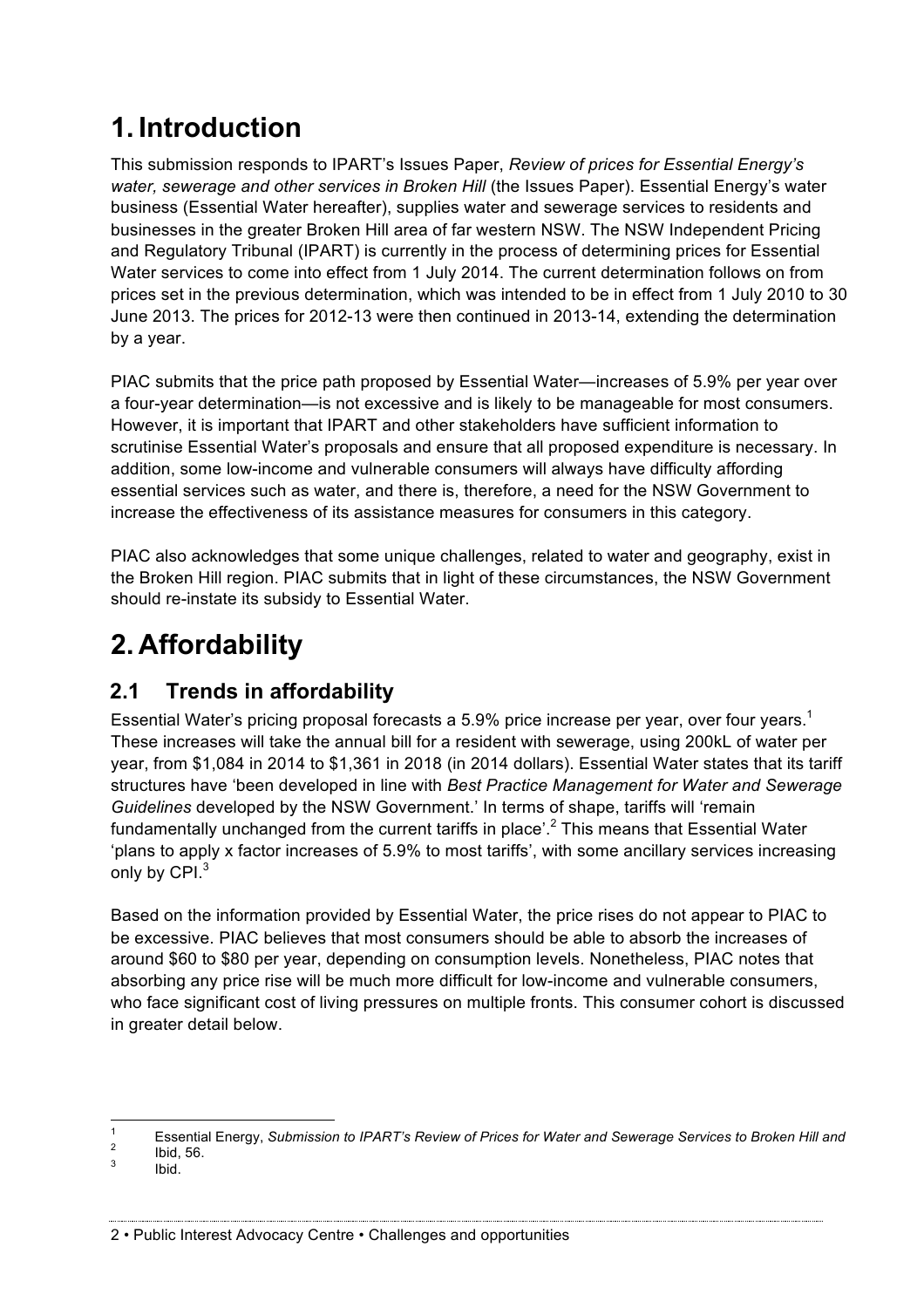## **2.2 True cost of supply**

PIAC submits that it is important that any price increase faced by consumers is only as high as is absolutely necessary. To this end, PIAC supports IPART's approach of seeking 'to set prices that are cost-reflective'.<sup>4</sup> While PIAC supports this outcome, PIAC submits that if prices are too high, there is a risk that residents may avoid using the water they need in order to afford their bills. The unique water needs of consumers in the Broken Hill region are discussed further below.

However, PIAC submits that the level of detail provided by Essential Water to the public makes it difficult for stakeholders, such as PIAC, to scrutinise its proposals regarding operating and capital expenditure (opex and capex, respectively). While PIAC understands that Essential Water provides a greater level of detail to IPART, PIAC has previously had success in arguing that water utilities were requesting excessive operating allowances.

For example, in 2012, Hunter Water was awarded a reduced allowance for electricity, in line with PIAC's argument that more of its energy-intensive activities could be undertaken at off-peak times, reducing pressure on prices.<sup>5</sup> PIAC was able to make this recommendation based on the level of detail provided by Hunter Water in its pricing proposal. PIAC, therefore, recommends that in order to allow greater public scrutiny of its proposals, and in the interests of transparency generally, Essential Water should provide greater detail about its proposed capex and opex for this determination. In order to allow stakeholders time to scrutinise the information and give input into the determination process, such information should be provided before the public forum for this inquiry.

### *Recommendation 1*

*PIAC recommends that Essential Water provide greater detail to the public about its proposed capex and opex as part of its pricing proposal to IPART. This information should be made available to stakeholders before the public forum for this price determination process.*

#### **2.2.3 Electricity use**

In line with PIAC's experience with Hunter Water, PIAC also recommends that Essential Water examine all opportunities to reduce its electricity usage through shifting major consumption to offpeak times. Given Essential Water cites electricity as a principal component of direct operating costs,<sup>6</sup> such a move will potentially reduce opex requirements and thereby lessen upward pressure on prices.

#### *Recommendation 2*

*PIAC recommends that Essential Water examine all options to shift electricity consumption away from peak times, in order to reduce its opex requirement.*

## **2.3 The NSW Government subsidy to Essential Water**

Essential Water faces some particular challenges in supplying water to the Broken Hill region. The area is the most arid in NSW, with average annual rainfall of 225mm.<sup>7</sup> In addition, the soil of

 <sup>4</sup> IPART, *Review of prices for Essential Energy's water, sewerage and other services in Broken Hill – Issues* 

*paper,* 2013, 2. <sup>5</sup> Derum, O, *Making every drop count: PIAC submission to IPART's price determination for Hunter Water,* 2012*,*  4. <sup>6</sup> Essential Energy, above n 1, 20 <sup>7</sup> Essential Water, *pricing proposal – customer impact summary,* 2013, 1.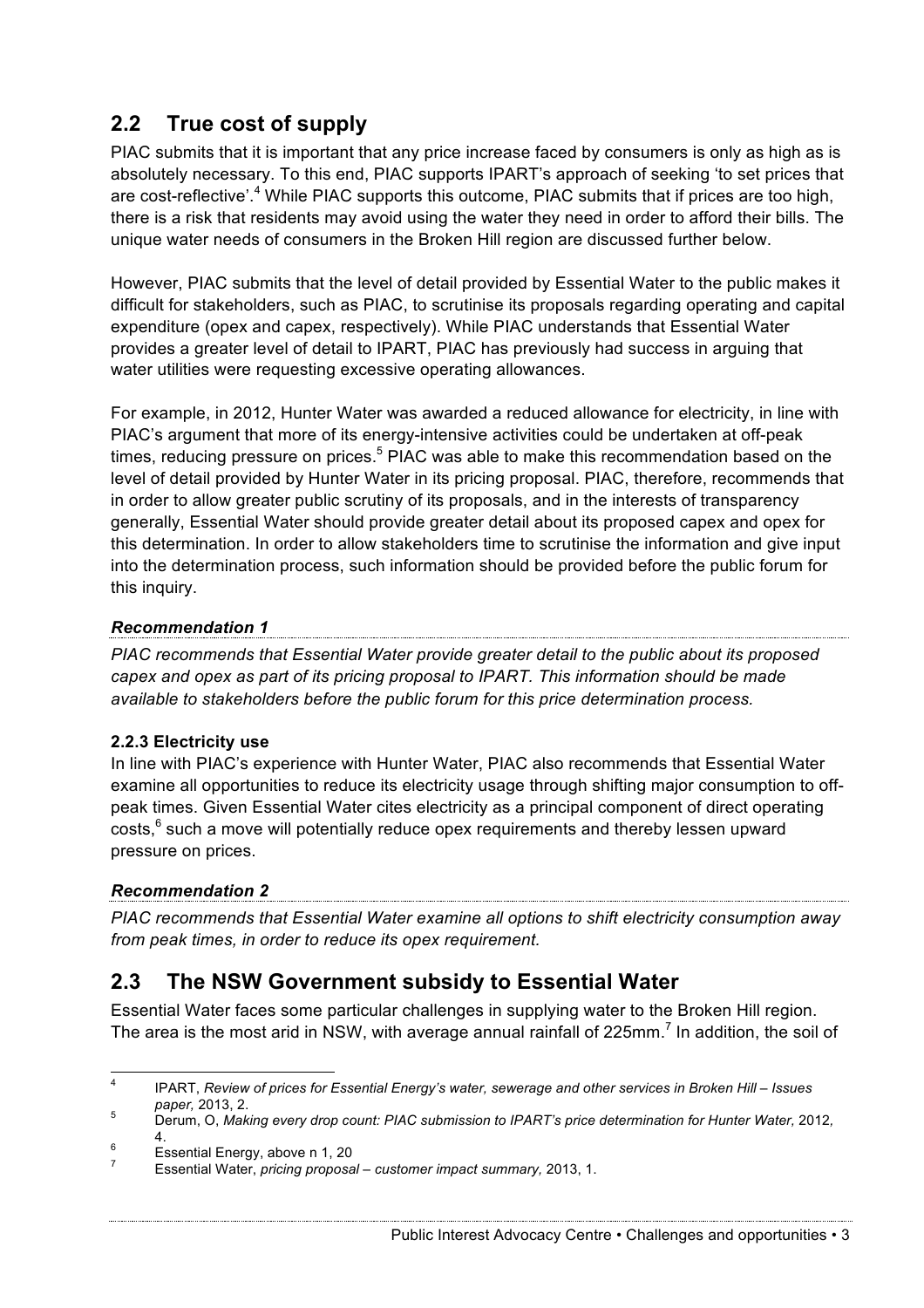the Broken Hill area is naturally high in lead. $8$  This means that hard surfaces such as driveways and footpaths must be hosed down, rather than swept, and grass must be cultivated to reduce dust. $9$  In addition, the extreme temperatures mean many households use evaporative air conditioners.

The NSW Government has historically provided a subsidy to Essential Water. IPART calculated that the subsidy represented around 10% of Essential Water's annual revenue requirement over the last determination period. The agreement with the NSW Government to provide the subsidy expired on 30 June 2013. When the 2012-13 prices were left in place for 2013-14, Essential Energy absorbed the reduction in revenue due to the removal of the subsidy without increasing water and sewerage prices.

Following a Community Cabinet meeting in Broken Hill in September 2013, Deputy Premier, Andrew Stoner, stated that while he was not able to guarantee that the subsidy would be reinstated, the government would 'try and work up some solutions to a looming problem'.<sup>10</sup> PIAC submits that Essential Water faces some unusual challenges in supplying water to the Broken Hill area, which represent a justifiable basis for the provision of that subsidy. These include environmental factors and the associated critical need for water and a customer base that is both aging and shrinking. PIAC, therefore, recommends that the NSW Government re-instate the subsidy to Essential Water. The consequent reduction in bills would reflect that consumers in the Broken Hill area have less discretion in their water use than consumers in other areas.

PIAC understands from IPART that a decision about the subsidy is likely to occur between the Draft and Final reports of this review, allowing for a potential adjustment before prices are finalised.

#### *Recommendation 3*

*PIAC recommends that the NSW Government re-introduce its subsidy to Essential Water for the duration of the next price determination period.*

## **3. Customer assistance measures**

### **3.1 Pensioner rebate**

The NSW Government provides a rebate on water and sewerage bills to eligible pensioners who are customers of Essential Water. The rebate is available to owner-occupiers only, and is \$87.50 per year for water and \$87.50 per year for sewerage.<sup>11</sup> The rebate is provided by the NSW Government.<sup>12</sup> The Pensioner rebate has not increased since at least the start of the 2010-13 water price determination and information about its historical value and specific funding source are not readily accessible.

<sup>&</sup>lt;sup>8</sup> Ibid.<br><sup>9</sup> Ibid<br><sup>10</sup> Boisvert, E, 'Local Issues Dominate Community Cabinet meeting', *ABC News Online,* 3 September 2013, available www.abc.net.au/news/2013-09-03/local-issues-dominate-broken-hill-community-cabinet/4930968 as

at 27 September 2013.<br>
<sup>11</sup> Essential Energy, above n 1, 60.<br>
<sup>12</sup> Ibid, 62.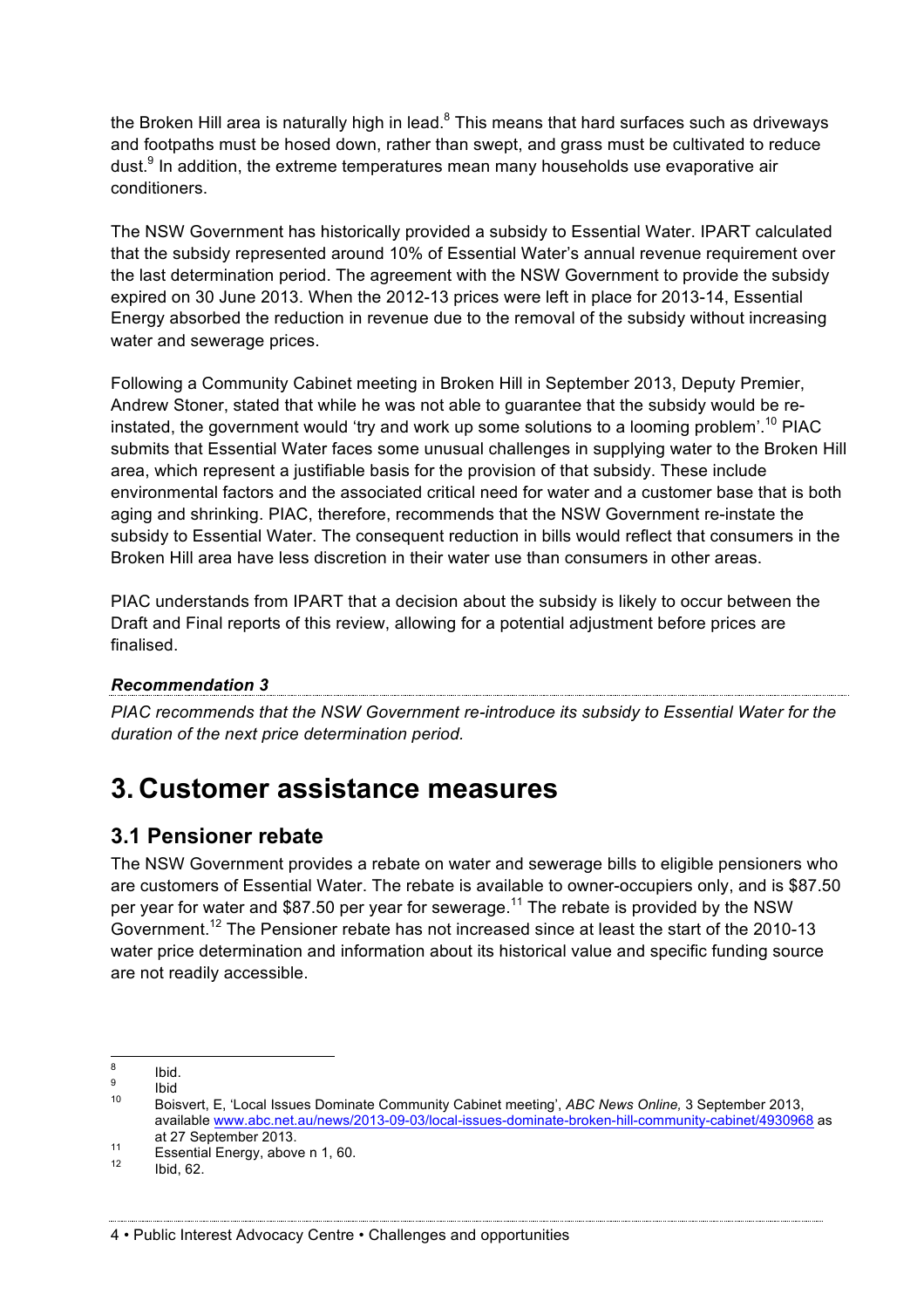In its submission, Essential Water states that 'there is a strong case for increasing and/or altering the way that the rebate is calculated...to ensure that [it] retains its value as prices increase'.<sup>13</sup> PIAC supports this call, and further argues that the NSW Government should increase the rebate to reflect current prices and restore its value relative to water prices as at 1 July 2010. PIAC submits that given the small Essential Water customer base, such an increase would represent a negligible imposition on the NSW Government.

#### *Recommendation 4*

*PIAC recommends that the NSW Government increase the Essential Water pensioner rebate to reflect current water prices and restore its value relative to water prices as at 1 July 2010. The rebate should also be indexed to increase with future price rises.*

#### **3.1.1 Promoting the pensioner rebate and access to Centrepay**

PIAC believes that the information about the Essential Water pensioner rebate is not easily accessible on the company's website. While the application form is available online, the amount of the rebate is not stated.<sup>14</sup> In PIAC's experience, if a rebate is not well promoted, some eligible pensioners may not access it, meaning they will be paying higher bills than necessary.

Similarly, Essential Water's website does not contain information about the availability of Centrepay. Centrepay provides a valuable tool for recipients to manage their income. While PIAC understands that Essential Water allows customers to use the Centrepay service, PIAC is concerned that not all customers may be aware of this fact.

PIAC, therefore, recommends that Essential Water increase the amount and visibility of information about the Pensioner Rebate and Centrepay available on its website. PIAC further recommends that Essential Water promote the availability of the rebate and Centrepay through local media and through its engagement with local community groups (see Customer Council Membership, below).

#### *Recommendation 5*

*PIAC recommends that Essential Water increase the amount and visibility of information available on its website regarding the Pensioner Rebate and the availability of Centrepay. Both measures should also be promoted through local media and community welfare organisations.*

#### **3.1.1.2 Requirement to inform customers about rebates and other assistance**

PIAC has previously made recommendations to IPART about informing Hunter Water customers about rebates, especially the rebate for low water pressure.<sup>15</sup> Hunter Water does not have remote monitoring of water pressure and relies on customers to report problems in this area. A result of this advocacy was a requirement in Hunter Water's Operating Licence for customers to receive a pamphlet at least once per year that outlines their entitlement to any rebates (among other issues).<sup>16</sup> This information must also be published in local newspapers at least once per year.<sup>17</sup>

<sup>13</sup> Ibid, 62.<br>
<u>www.essentialwater.com.au/content/pensioner-concessions</u>, as at 27 September 2013.

Letter from Edward Santow to IPART (Narelle Berry), 7 October 2011, 1.

<sup>16</sup> IPART, *Hunter Water operating licence,* cl 5.2.1–5.2.3.

 $17$  Ibid, cl 5.2.4.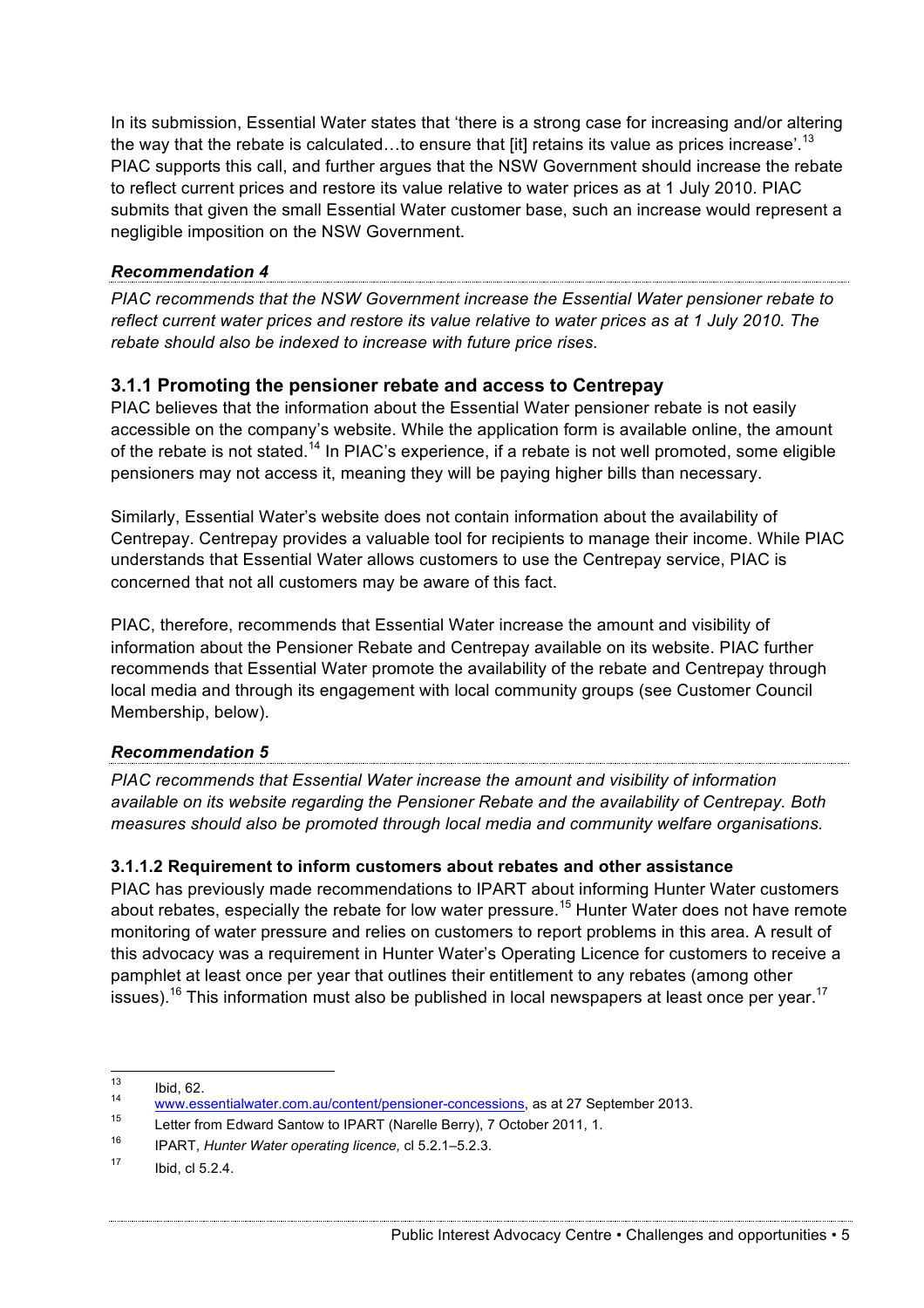PIAC submits that this method represents an effective way of engaging with consumers, especially older consumers. PIAC therefore recommends that IPART encourage Essential Water to produce a pamphlet outlining customers' entitlement to rebates and other assistance, and to distribute this with bills at least one per year, and to provide it to any customer on request.

#### *Recommendation 6*

*PIAC recommends that IPART encourage Essential Water to produce a pamphlet that informs consumers of their entitlement to rebates and other assistance. This pamphlet should be distributed at least once per year, or to any consumer on request.*

## **3.2 Emergency assistance program**

PIAC submits that Essential Water should develop a Payment Assistance Scheme (PAS) to provide emergency relief to consumers who are struggling to pay their water bills due to sudden financial hardship. The PAS could operate in the same manner as that offered by Sydney Water, where community organisations such as St Vincent de Paul and local neighbourhood centres verify the eligibility of consumers for PAS assistance. Emergency assistance is then directly credited to the eligible person's account. However, PIAC notes that its previous research has revealed that consumers in small communities are sometimes ashamed or embarrassed about needing help to afford utilities and consequently do not seek help. Local welfare organisations could help Essential Water develop a scheme that addresses this issue.

As part of its last price determination, Hunter Water indicated that the company's PAS costs its customers 14 cents per bill.<sup>18</sup> PIAC acknowledges that the much smaller customer base of Essential Water may mean that the administrative costs of its schemes would be relatively higher. Nonetheless, in light of the significant assistance PAS offers consumers in retaining unrestricted connection to the essential service of water—in return for modest costs to all consumers—PIAC submits that Essential Water could achieve significant and beneficial social outcomes through the introduction of a PAS.

A PAS could also be designed to offer assistance to renters with their water usage bills. This would go some way to addressing the inequity of pensioners in rental accommodation being unable to access the current rebates, despite paying water and sewerage service charges through their rent.

PIAC notes that it made the same recommendation to IPART's 2012 price determination for water prices for Gosford City Council and Wyong Shire Council.<sup>19</sup> In its Draft Report for that review, IPART noted this suggestion, in addition to others from PIAC and the NSW Council of Social Services would lead to an increase in opex for the two councils.<sup>20</sup> IPART did not offer any further analysis of the proposal and also did not explicitly reject it (but did not approve it).

PIAC believes that any rejection of its proposal should be informed by a cost/benefit analysis conducted by IPART. PIAC submits that such an analysis fits within the scope of the matters to

6 • Public Interest Advocacy Centre • Challenges and opportunities

<sup>&</sup>lt;sup>18</sup> Hunter Water Corporation, *Submission to IPART on prices to apply from 1 July 2013,* 2012, 132.

<sup>19</sup> Derum, O, *Water pressure on consumers: PIAC submission to IPART's review of water prices for Gosford City Council and Wyong Shire Council*, 2012, 3.

<sup>20</sup> IPART, *Godford City Council and Wyong Shire Council: Prices for water, sewerage and stormwater drainage services from 1 July 2013 to 30 June 2017 – Final Report,* 2013, 75.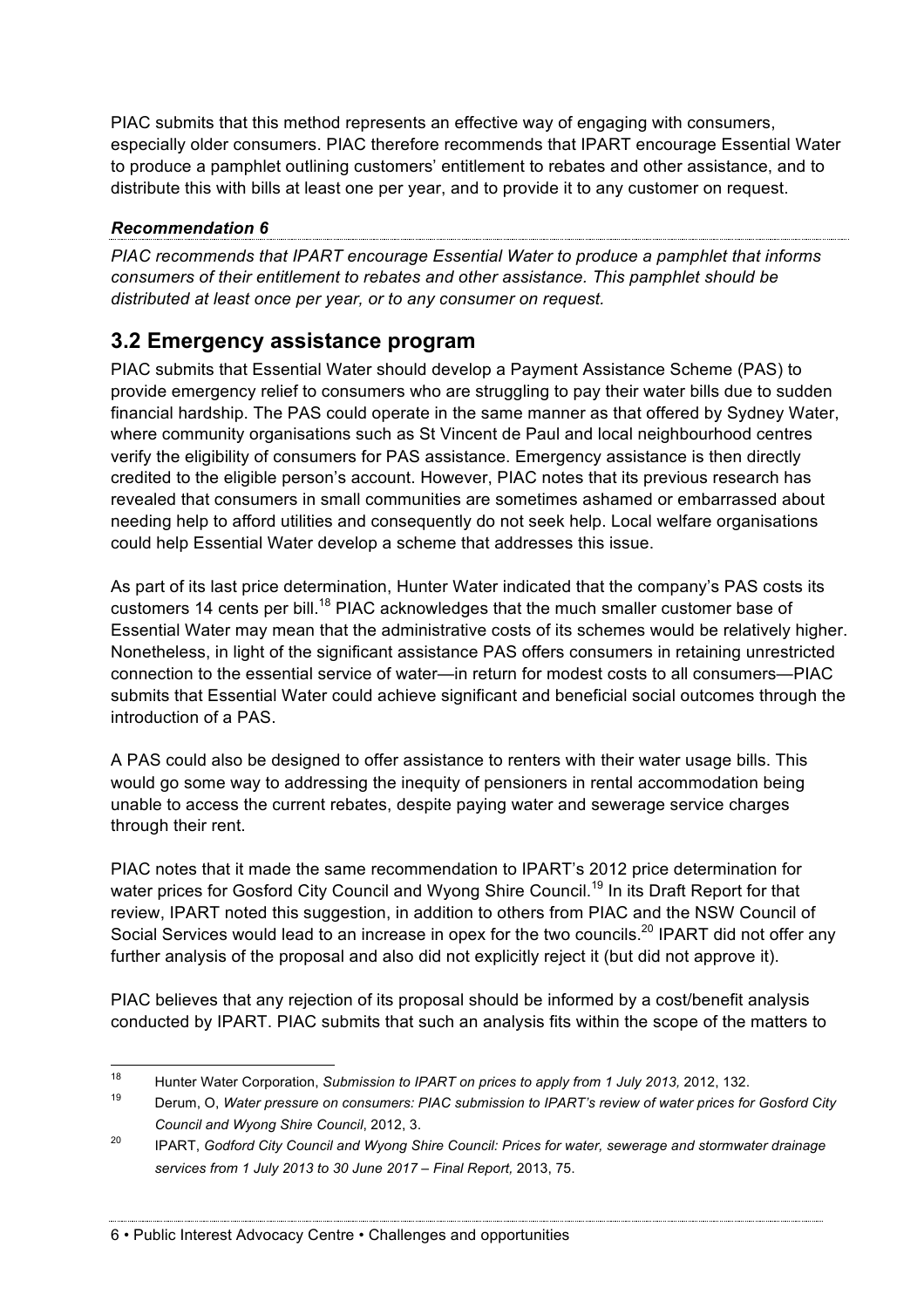be considered by IPART as part of this determination under section 15 of the *Independent Pricing and Regulatory Tribunal Act 1992 (*NSW). Specifically, IPART is required to consider 'the protection of consumers from abuses of monopoly services in terms of prices, pricing policies and standards of service<sup>21</sup> and 'the social impact of its determinations and recommendation'.<sup>22</sup>

If IPART concludes that the benefits of Essential Water introducing a PAS outweigh the costs, PIAC recommends that IPART request that Essential Water examine alternative ways of delivering emergency financial assistance to its customers. Essential Water should engage with community stakeholders as part of this process (see below).

#### *Recommendation 7*

*PIAC recommends that Essential Water develop Payment Assistance Schemes to help consumers experiencing sudden financial hardship to pay their water and sewerage bills.*

#### *Recommendation 8*

*PIAC recommends that if IPART does not support PIAC's recommendation for Essential Water to introduce a PAS, IPART should request that Essential Water examine other ways that emergency financial assistance could be delivered to its consumers.*

## **4. Customer council membership**

In its submission to IPART, Essential Water states that it has 'an ongoing customer relationship program aimed at engaging with individuals, groups and organisations to facilitate business operation and development'.<sup>23</sup> As part of this, Essential Water operates a Customer Council, which meets twice a year.<sup>24</sup> However, PIAC notes that there is no representative of low-income and vulnerable consumers on that Council, and residential consumers more generally are only represented by organisations that also have their own specific concerns (Broken Hill City Council, Broken Hill Health Council).

At the same time, Essential Water states that its management engages with community service organisations and welfare agencies.<sup>25</sup> While PIAC welcomes this engagement, it submits that one such organisation should be invited to join Essential Water's Customer Council. PIAC has experience in participating in the Customer Councils of utility providers, and has found that such participation builds our own capacity to understand and participate in issues and debates related to water provision, which in turn benefits the residential consumers that PIAC represents. The Customer Council would also benefit from having a perspective from the community welfare sector.

At the same time, PIAC also knows from its own experience that participating in customer councils places a burden on the organisation in question. It is therefore extremely important that all members are appropriately compensated for their participation. This is especially important for organisations in the community welfare sector, which is generally the most poorly resourced sector.

 <sup>21</sup> *Independent Pricing and Regulatory Tribunal Act 1992 (*NSW), s 15(b).

 $\frac{22}{23}$  Ibid s 15(k).

<sup>&</sup>lt;sup>23</sup> Essential Energy, above n 1, 24.<br>
<sup>25</sup> Ibid. 25.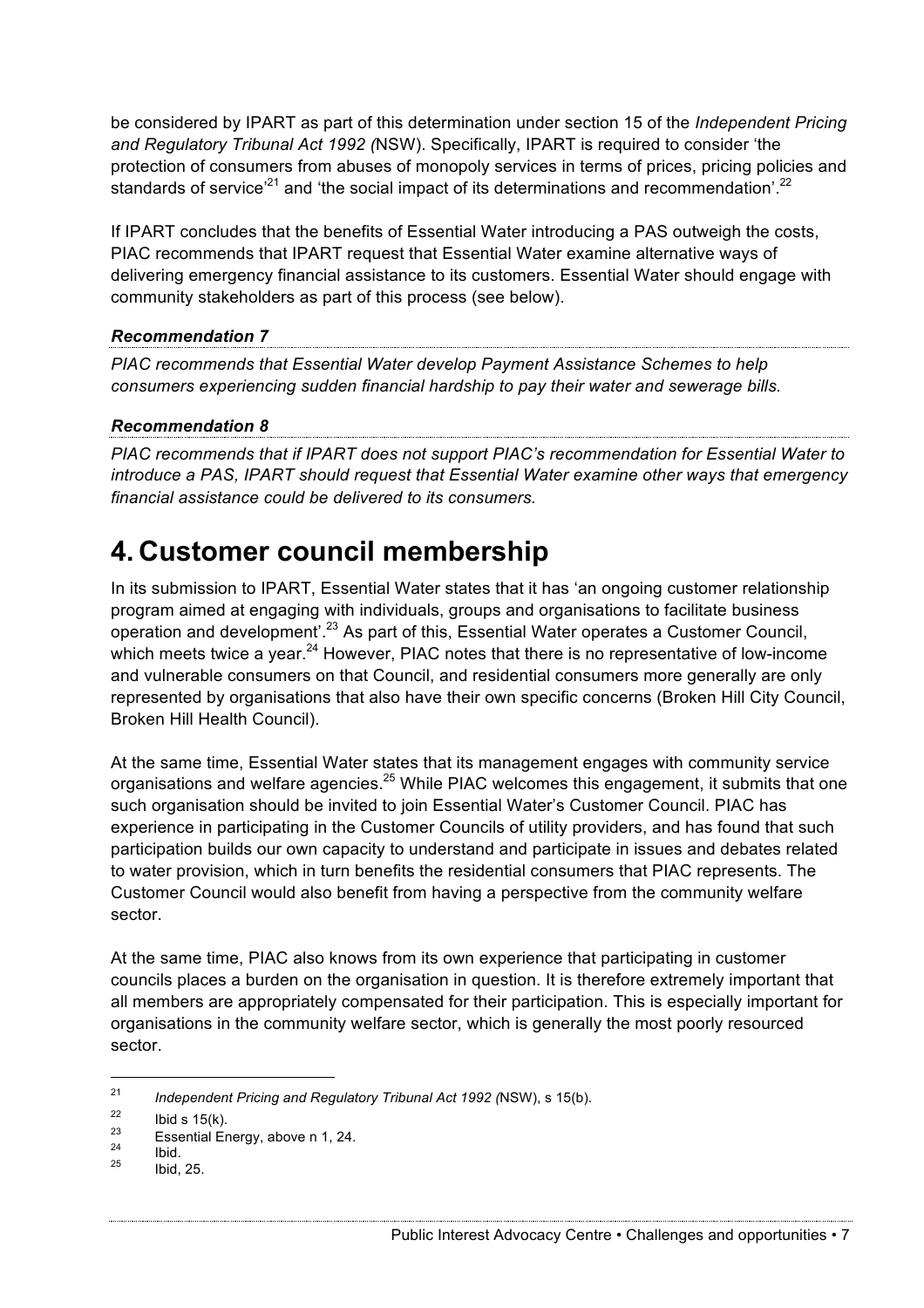#### *Recommendation 9*

*PIAC recommends that Essential Water invite a representative of a community welfare organisation to join its Customer Council. All Customer Council members should be appropriately compensated for their participation in the group.*

### **4.1 Developing models for customer assistance**

As noted above, PIAC's previous recommendation that water utilities introduce PAS arrangements was not accepted in IPART's final determination. If Essential Water does introduce such a scheme, PIAC recommends that Essential Water consult with local community welfare organisations on the most effective form for such a scheme to take. Organisations such as St Vincent de Paul would have an in-depth understanding of the challenges facing low-income and vulnerable consumers in relation to water and sewerage bills in the Broken Hill region.

### *Recommendation 10*

*PIAC recommends that Essential Water consult with local community welfare organisations in the development of an emergency financial relief scheme for residential consumers.*

## **5. Length of the determination**

IPART's Issues Paper asks stakeholders to comment on the 'appropriate length of the price path for the upcoming determination period<sup>', 26</sup> In recent price determinations for Hunter Water and Gosford/Wyong Councils, PIAC has argued that four-year determinations are appropriate.<sup>27</sup> PIAC agrees with IPART that in this instance, a four-year determination provides 'an appropriate balance between providing certainty to the regulated business and limiting delays in customers benefiting from electricity gains'.<sup>28</sup> In addition, PIAC submits that a four-year determination also reduces the risk that consumers will pay above efficient prices for a prolonged period. PIAC, therefore, recommends that IPART deliver a four-year price path for Essential Water.

#### *Recommendation 11*

*PIAC recommends that IPART deliver a four-year price determination for Essential Water.*

<sup>&</sup>lt;sup>26</sup> IPART, above n 4, 20.<br><sup>27</sup> Derum, above n 4, 8; and, Derum, O, *Water pressure on consumers – PIAC submission to IPART's review of water prices for Gosford City Council and Wyong Shire Council, 2012, 10.* <br><sup>28</sup> IPART, above n 4, 19.